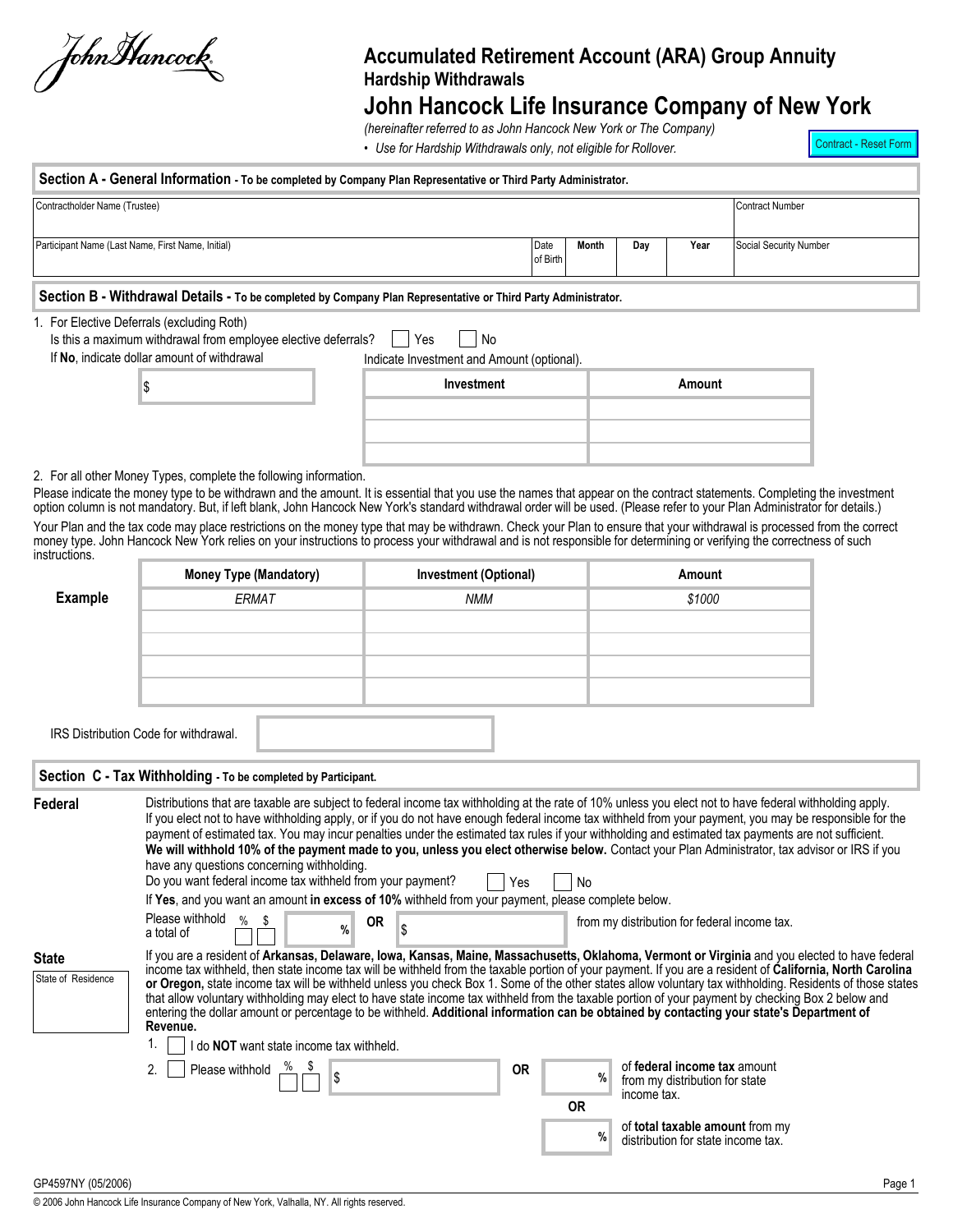| Section D - Payment Instructions - To be completed by Participant or Company Plan Administrator.                                                                                                           |                                             |                                                                                                                                                                           |  |  |  |  |  |  |
|------------------------------------------------------------------------------------------------------------------------------------------------------------------------------------------------------------|---------------------------------------------|---------------------------------------------------------------------------------------------------------------------------------------------------------------------------|--|--|--|--|--|--|
| Participant Directly - Complete Section 1 and/or 2 below<br>PA                                                                                                                                             |                                             |                                                                                                                                                                           |  |  |  |  |  |  |
|                                                                                                                                                                                                            |                                             |                                                                                                                                                                           |  |  |  |  |  |  |
| Plan Trustee - Trustee is responsible for disbursement of funds and all tax withholding and reporting to the IRS.<br><b>TR</b>                                                                             |                                             |                                                                                                                                                                           |  |  |  |  |  |  |
| <b>Method of Payment</b>                                                                                                                                                                                   |                                             |                                                                                                                                                                           |  |  |  |  |  |  |
| Please ensure that the appropriate information is completed for Section 1 or 2.<br>If payment is being made to more than one payee, please provide an additional copy of page 2 with payment instructions. |                                             |                                                                                                                                                                           |  |  |  |  |  |  |
| distributions amounts over \$50,000.                                                                                                                                                                       |                                             | Electronic Fund Transfer - Complete Section 1. This option is recommended for ALL distributions for more timely access to your funds. Choose this option for              |  |  |  |  |  |  |
| and mailing address as indicated in Section 2.                                                                                                                                                             |                                             | Check - Complete Section 2. Allow 5-10 business days for mailing time. If payee information is left blank in Section 2, the check will be issued with the taxpayer's name |  |  |  |  |  |  |
| <b>Section 1 - Electronic Fund Transfer</b>                                                                                                                                                                |                                             |                                                                                                                                                                           |  |  |  |  |  |  |
|                                                                                                                                                                                                            | <b>Electronic Fund Transfer Information</b> | <b>Taxpayer Address for 1099R</b>                                                                                                                                         |  |  |  |  |  |  |
| Percentage / Amount<br>%                                                                                                                                                                                   |                                             | Social Security No. - If taxpayer is the beneficiary.                                                                                                                     |  |  |  |  |  |  |
| Wire or<br>ACH. If ACH, select account type:                                                                                                                                                               | Checking or<br>Savings                      | Name - First Name, Initial, Last Name                                                                                                                                     |  |  |  |  |  |  |
| <b>Bank Name</b>                                                                                                                                                                                           |                                             |                                                                                                                                                                           |  |  |  |  |  |  |
| Bank Address - Number, Street                                                                                                                                                                              |                                             |                                                                                                                                                                           |  |  |  |  |  |  |
| City                                                                                                                                                                                                       | State<br>Zip Code                           | Address - Number, Street, Apt.                                                                                                                                            |  |  |  |  |  |  |
| Bank ABA Number                                                                                                                                                                                            | <b>Account Number</b>                       |                                                                                                                                                                           |  |  |  |  |  |  |
| Credit Party Name (must include participant name/alternate payee name)                                                                                                                                     |                                             | City<br>State<br>Zip Code                                                                                                                                                 |  |  |  |  |  |  |
| Attention/Re                                                                                                                                                                                               |                                             |                                                                                                                                                                           |  |  |  |  |  |  |
| 0R                                                                                                                                                                                                         |                                             |                                                                                                                                                                           |  |  |  |  |  |  |
| Section 2 - Check                                                                                                                                                                                          |                                             |                                                                                                                                                                           |  |  |  |  |  |  |
|                                                                                                                                                                                                            | Payee to appear on check                    | <b>Taxpayer Address for 1099R</b>                                                                                                                                         |  |  |  |  |  |  |
| Percentage / Amount                                                                                                                                                                                        | Social Security No.                         | Social Security No. - If taxpayer is the beneficiary.                                                                                                                     |  |  |  |  |  |  |
| Name - First Name, Initial, Last Name or Name of Plan Trustee                                                                                                                                              |                                             | Name - First Name, Initial, Last Name                                                                                                                                     |  |  |  |  |  |  |
| Address - Number, Street, Apt.                                                                                                                                                                             |                                             | Address - Number, Street, Apt.                                                                                                                                            |  |  |  |  |  |  |
|                                                                                                                                                                                                            |                                             |                                                                                                                                                                           |  |  |  |  |  |  |
| City                                                                                                                                                                                                       | Zip Code<br>State                           | City<br>Zip Code<br>State                                                                                                                                                 |  |  |  |  |  |  |
|                                                                                                                                                                                                            |                                             |                                                                                                                                                                           |  |  |  |  |  |  |